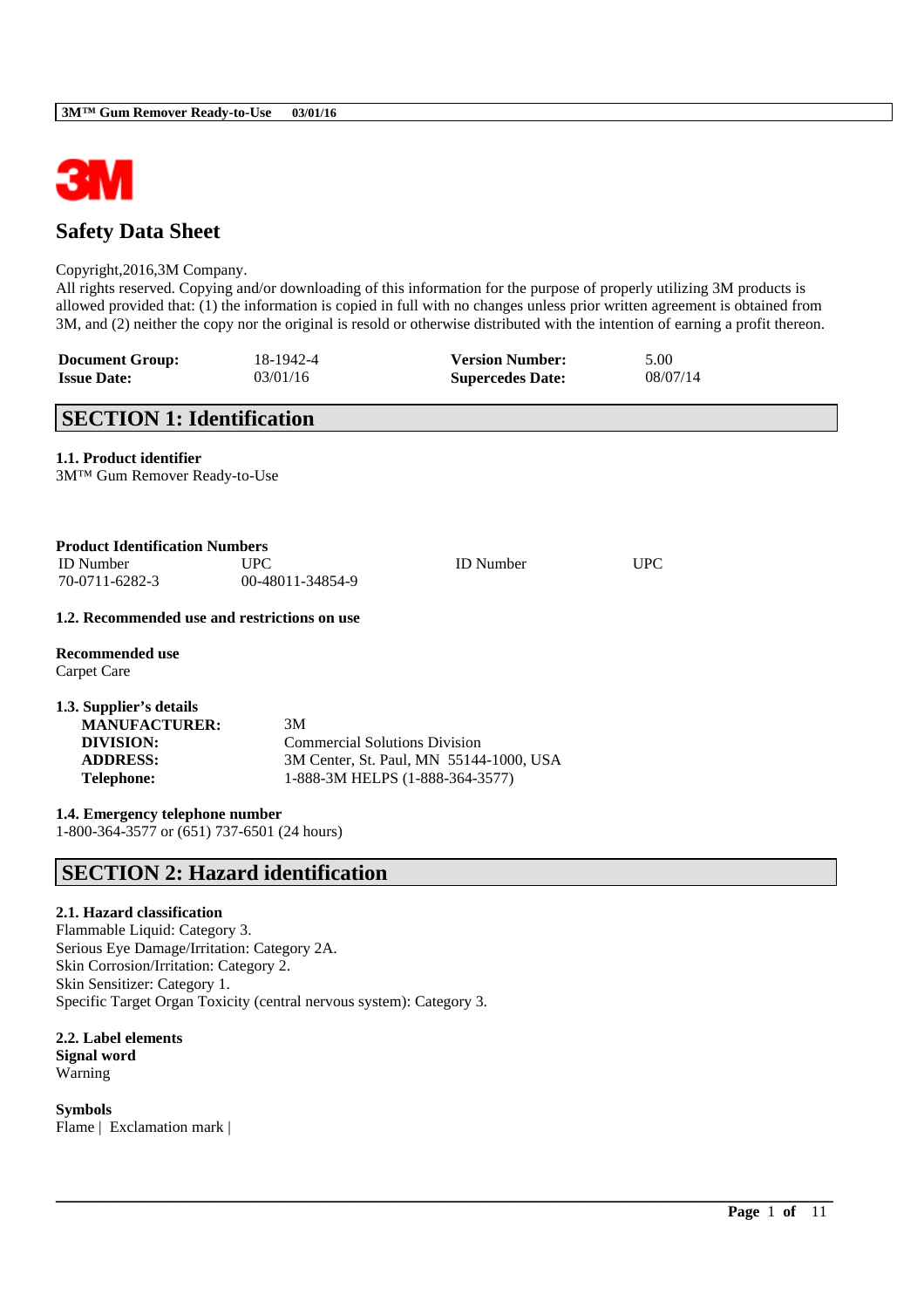**Pictograms**



**Hazard Statements** Flammable liquid and vapor.

Causes serious eye irritation. Causes skin irritation. May cause an allergic skin reaction. May cause drowsiness or dizziness.

### **Precautionary Statements**

**General:**

Keep out of reach of children.

### **Prevention:**

Keep away from heat/sparks/open flames/hot surfaces. - No smoking. Keep container tightly closed. Use explosion-proof electrical/ventilating/lighting equipment. Avoid breathing dust/fume/gas/mist/vapors/spray. Use only outdoors or in a well-ventilated area. Wear protective gloves and eye/face protection. Wash thoroughly after handling.

Contaminated work clothing must not be allowed out of the workplace.

### **Response:**

IF INHALED: Remove person to fresh air and keep comfortable for breathing.

IF ON SKIN (or hair): Take off immediately all contaminated clothing. Rinse skin with water/shower.

IF IN EYES: Rinse cautiously with water for several minutes. Remove contact lenses, if present and easy to do. Continue rinsing.

If eye irritation persists: Get medical advice/attention.

If skin irritation or rash occurs: Get medical advice/attention.

Wash contaminated clothing before reuse.

In case of fire: Use a fire fighting agent suitable for flammable liquids such as dry chemical or carbon dioxide to extinguish.

## **Storage:**

Store in a well-ventilated place. Keep container tightly closed. Keep cool. Store locked up.

### **Disposal:**

Dispose of contents/container in accordance with applicable local/regional/national/international regulations.

\_\_\_\_\_\_\_\_\_\_\_\_\_\_\_\_\_\_\_\_\_\_\_\_\_\_\_\_\_\_\_\_\_\_\_\_\_\_\_\_\_\_\_\_\_\_\_\_\_\_\_\_\_\_\_\_\_\_\_\_\_\_\_\_\_\_\_\_\_\_\_\_\_\_\_\_\_\_\_\_\_\_\_\_\_\_\_\_\_\_

## **2.3. Hazards not otherwise classified**

None.

5% of the mixture consists of ingredients of unknown acute oral toxicity. 5% of the mixture consists of ingredients of unknown acute dermal toxicity. 10% of the mixture consists of ingredients of unknown acute inhalation toxicity.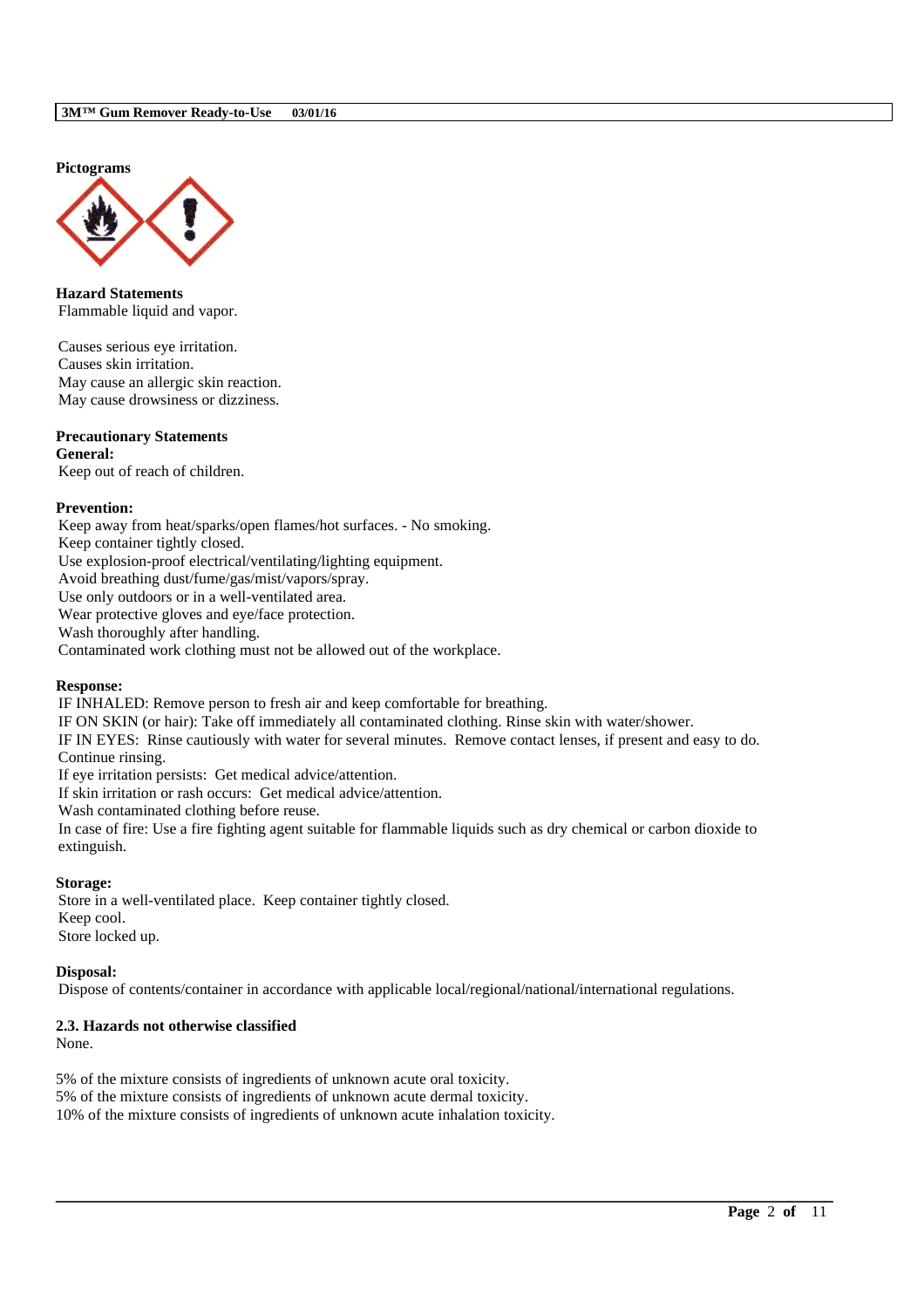# **SECTION 3: Composition/information on ingredients**

| Ingredient                   | <b>C.A.S. No.</b> | $\%$ by Wt                 |
|------------------------------|-------------------|----------------------------|
| HYDROTREATED LIGHT PETROLEUM | 64742-47-8        | $60 - 90$ Trade Secret $*$ |
| <b>DISTILLATES</b>           |                   |                            |
| <b>IDIPENTENE</b>            | 138-86-3          | 10 - 30 Trade Secret $*$   |
| <b>MYRCENE</b>               | 123-35-3          | 1 - 5 Trade Secret *       |
| <b>N-OCTALDEHYDE</b>         | $124 - 13 - 0$    | $\leq$ 3 Trade Secret $*$  |
| LINALYL ALCOHOL              | 78-70-6           | $\leq$ 2 Trade Secret *    |

\*The specific chemical identity and/or exact percentage (concentration) of this composition has been withheld as a trade secret.

## **SECTION 4: First aid measures**

## **4.1. Description of first aid measures**

### **Inhalation:**

Remove person to fresh air. If you feel unwell, get medical attention.

### **Skin Contact:**

Immediately wash with soap and water. Remove contaminated clothing and wash before reuse. If signs/symptoms develop, get medical attention.

### **Eye Contact:**

Immediately flush with large amounts of water. Remove contact lenses if easy to do. Continue rinsing. Get medical attention.

### **If Swallowed:**

Rinse mouth. If you feel unwell, get medical attention.

## **4.2. Most important symptoms and effects, both acute and delayed**

See Section 11.1. Information on toxicological effects.

# **4.3. Indication of any immediate medical attention and special treatment required**

Not applicable

## **SECTION 5: Fire-fighting measures**

## **5.1. Suitable extinguishing media**

In case of fire: Use a fire fighting agent suitable for flammable liquids such as dry chemical or carbon dioxide to extinguish.

## **5.2. Special hazards arising from the substance or mixture**

Closed containers exposed to heat from fire may build pressure and explode.

### **Hazardous Decomposition or By-Products**

| <b>Substance</b> |  |
|------------------|--|
| Carbon monoxide  |  |
| Carbon dioxide   |  |

**Substance Condition** During Combustion During Combustion

## **5.3. Special protective actions for fire-fighters**

Water may not effectively extinguish fire; however, it should be used to keep fire-exposed containers and surfaces cool and prevent explosive rupture.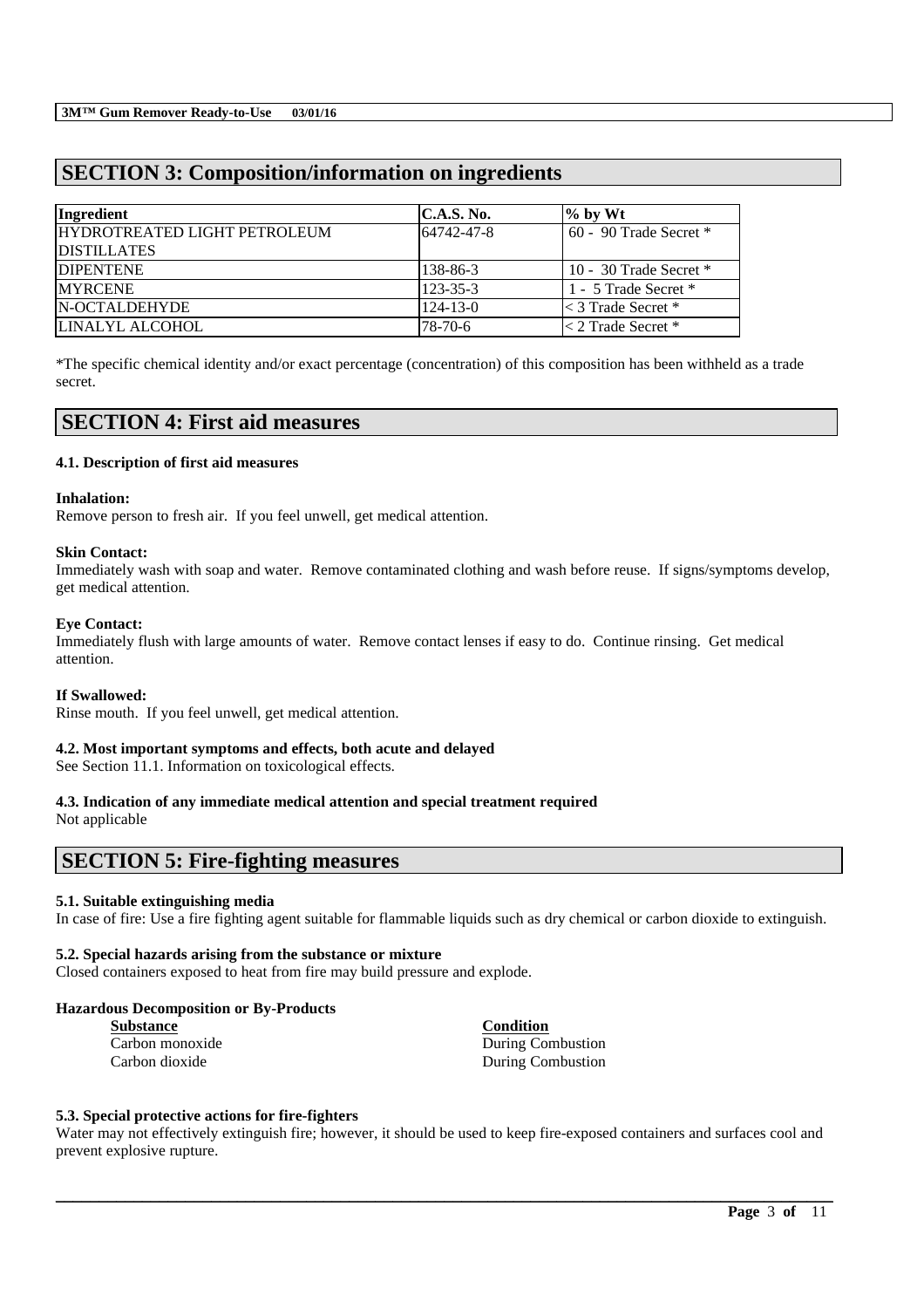# **SECTION 6: Accidental release measures**

## **6.1. Personal precautions, protective equipment and emergency procedures**

Evacuate area. Eliminate all ignition sources if safe to do so. Keep away from heat/sparks/open flames/hot surfaces. - No smoking. Ventilate the area with fresh air. For large spill, or spills in confined spaces, provide mechanical ventilation to disperse or exhaust vapors, in accordance with good industrial hygiene practice. Warning! A motor could be an ignition source and could cause flammable gases or vapors in the spill area to burn or explode. Refer to other sections of this SDS for information regarding physical and health hazards, respiratory protection, ventilation, and personal protective equipment.

## **6.2. Environmental precautions**

Avoid release to the environment. For larger spills, cover drains and build dikes to prevent entry into sewer systems or bodies of water.

### **6.3. Methods and material for containment and cleaning up**

Contain spill. Cover spill area with a fire-extinguishing foam. An appropriate aqueous film forming foam (AFFF) is recommended. Working from around the edges of the spill inward, cover with bentonite, vermiculite, or commercially available inorganic absorbent material. Mix in sufficient absorbent until it appears dry. Remember, adding an absorbent material does not remove a physical, health, or environmental hazard. Collect as much of the spilled material as possible using non-sparking tools. Place in a metal container approved for transportation by appropriate authorities. Clean up residue with an appropriate solvent selected by a qualified and authorized person. Ventilate the area with fresh air. Read and follow safety precautions on the solvent label and SDS. Seal the container. Dispose of collected material as soon as possible.

# **SECTION 7: Handling and storage**

## **7.1. Precautions for safe handling**

Keep out of reach of children. Keep away from heat/sparks/open flames/hot surfaces. - No smoking. Avoid breathing dust/fume/gas/mist/vapors/spray. Do not get in eyes, on skin, or on clothing. Do not eat, drink or smoke when using this product. Wash thoroughly after handling. Contaminated work clothing should not be allowed out of the workplace. Avoid release to the environment. Wash contaminated clothing before reuse. Avoid contact with oxidizing agents (eg. chlorine, chromic acid etc.) Keep away from reactive metals (eg. Aluminum, zinc etc.) to avoid the formation of hydrogen gas that could create an explosion hazard. To minimize the risk of ignition, determine applicable electrical classifications for the process using this product and select specific local exhaust ventilation equipment to avoid flammable vapor accumulation.

## **7.2. Conditions for safe storage including any incompatibilities**

Store in a well-ventilated place. Keep cool. Keep container tightly closed. Store away from acids. Store away from oxidizing agents.

## **SECTION 8: Exposure controls/personal protection**

## **8.1. Control parameters**

### **Occupational exposure limits**

If a component is disclosed in section 3 but does not appear in the table below, an occupational exposure limit is not available for the component.

| Ingredient                | <b>C.A.S. No.</b> | Agency      | Limit type               | <b>Additional Comments</b> |
|---------------------------|-------------------|-------------|--------------------------|----------------------------|
| <b>DIPENTENE</b>          | 138-86-3          | <b>AIHA</b> | TWA:165.5 mg/m3(30 ppm)  |                            |
| <b>HYDROTREATED LIGHT</b> | 64742-47-8        | <b>CMRG</b> | TWA:165 ppm              |                            |
| PETROLEUM DISTILLATES     |                   |             |                          |                            |
| JET FUELS (NON-AEROSOL),  | 64742-47-8 ACGIH  |             | TWA(as total hydrocarbon | A3: Confirmed animal       |
| AS TOTAL HYDROCARBON      |                   |             | vapor, non-aerosol):200  | carcin., Skin Notation     |
| <b>VAPOR</b>              |                   |             | mg/m3                    |                            |
| Kerosine (petroleum)      | 64742-47-8 ACGIH  |             | TWA(as total hydrocarbon | A3: Confirmed animal       |
|                           |                   |             | vapor, non-aerosol):200  | carcin., Skin Notation     |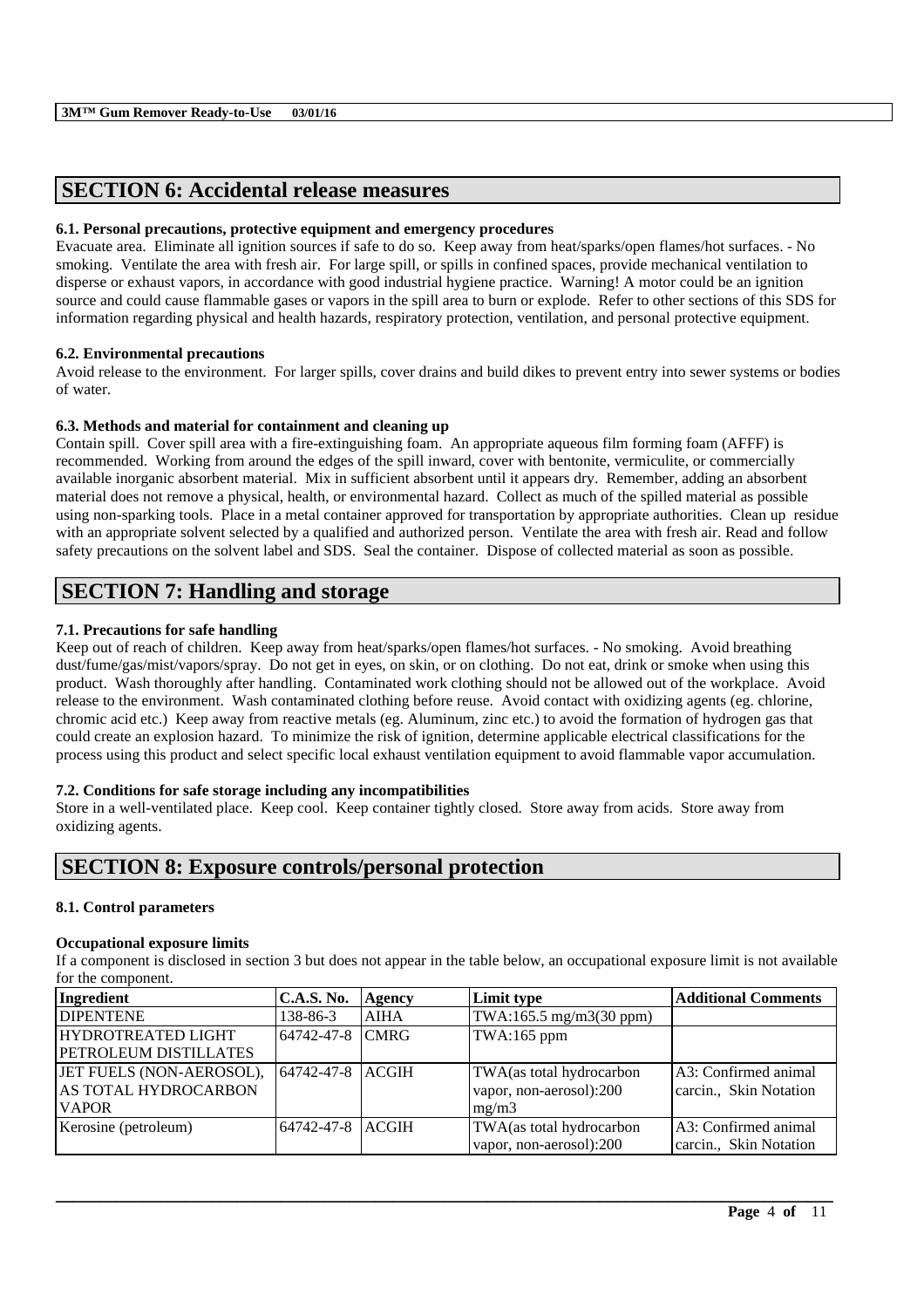| ACGI<br>'onterence of<br>American<br>Governmental | Industrial | <b>Hygienists</b><br>. |  |
|---------------------------------------------------|------------|------------------------|--|

AIHA : American Industrial Hygiene Association

CMRG : Chemical Manufacturer's Recommended Guidelines

OSHA : United States Department of Labor - Occupational Safety and Health Administration

TWA: Time-Weighted-Average

STEL: Short Term Exposure Limit

CEIL: Ceiling

### **8.2. Exposure controls**

### **8.2.1. Engineering controls**

Use general dilution ventilation and/or local exhaust ventilation to control airborne exposures to below relevant Exposure Limits and/or control dust/fume/gas/mist/vapors/spray. If ventilation is not adequate, use respiratory protection equipment. Use explosion-proof ventilation equipment.

## **8.2.2. Personal protective equipment (PPE)**

### **Eye/face protection**

Select and use eye/face protection to prevent contact based on the results of an exposure assessment. The following eye/face protection(s) are recommended:

Indirect Vented Goggles

### **Skin/hand protection**

Select and use gloves and/or protective clothing approved to relevant local standards to prevent skin contact based on the results of an exposure assessment. Selection should be based on use factors such as exposure levels, concentration of the substance or mixture, frequency and duration, physical challenges such as temperature extremes, and other use conditions. Consult with your glove and/or protective clothing manufacturer for selection of appropriate compatible gloves/protective clothing. Note: Nitrile gloves may be worn over polymer laminate gloves to improve dexterity. Gloves made from the following material(s) are recommended: Neoprene

Nitrile Rubber

Polymer laminate

If this product is used in a manner that presents a higher potential for exposure (eg. spraying, high splash potential etc.), then use of protective coveralls may be necessary. Select and use body protection to prevent contact based on the results of an exposure assessment. The following protective clothing material(s) are recommended: Apron - Neoprene Apron – Nitrile

Apron - polymer laminate

## **Respiratory protection**

An exposure assessment may be needed to decide if a respirator is required. If a respirator is needed, use respirators as part of a full respiratory protection program. Based on the results of the exposure assessment, select from the following respirator type(s) to reduce inhalation exposure:

\_\_\_\_\_\_\_\_\_\_\_\_\_\_\_\_\_\_\_\_\_\_\_\_\_\_\_\_\_\_\_\_\_\_\_\_\_\_\_\_\_\_\_\_\_\_\_\_\_\_\_\_\_\_\_\_\_\_\_\_\_\_\_\_\_\_\_\_\_\_\_\_\_\_\_\_\_\_\_\_\_\_\_\_\_\_\_\_\_\_

Half facepiece or full facepiece air-purifying respirator suitable for organic vapors

For questions about suitability for a specific application, consult with your respirator manufacturer.

## **SECTION 9: Physical and chemical properties**

| 9.1. Information on basic physical and chemical properties |                                 |  |
|------------------------------------------------------------|---------------------------------|--|
| <b>General Physical Form:</b>                              | Liquid                          |  |
| <b>Specific Physical Form:</b>                             | Liquid                          |  |
| Odor, Color, Grade:                                        | Water white liquid solvent odor |  |
| Odor threshold                                             | No Data Available               |  |
| рH                                                         | $6 - 7$                         |  |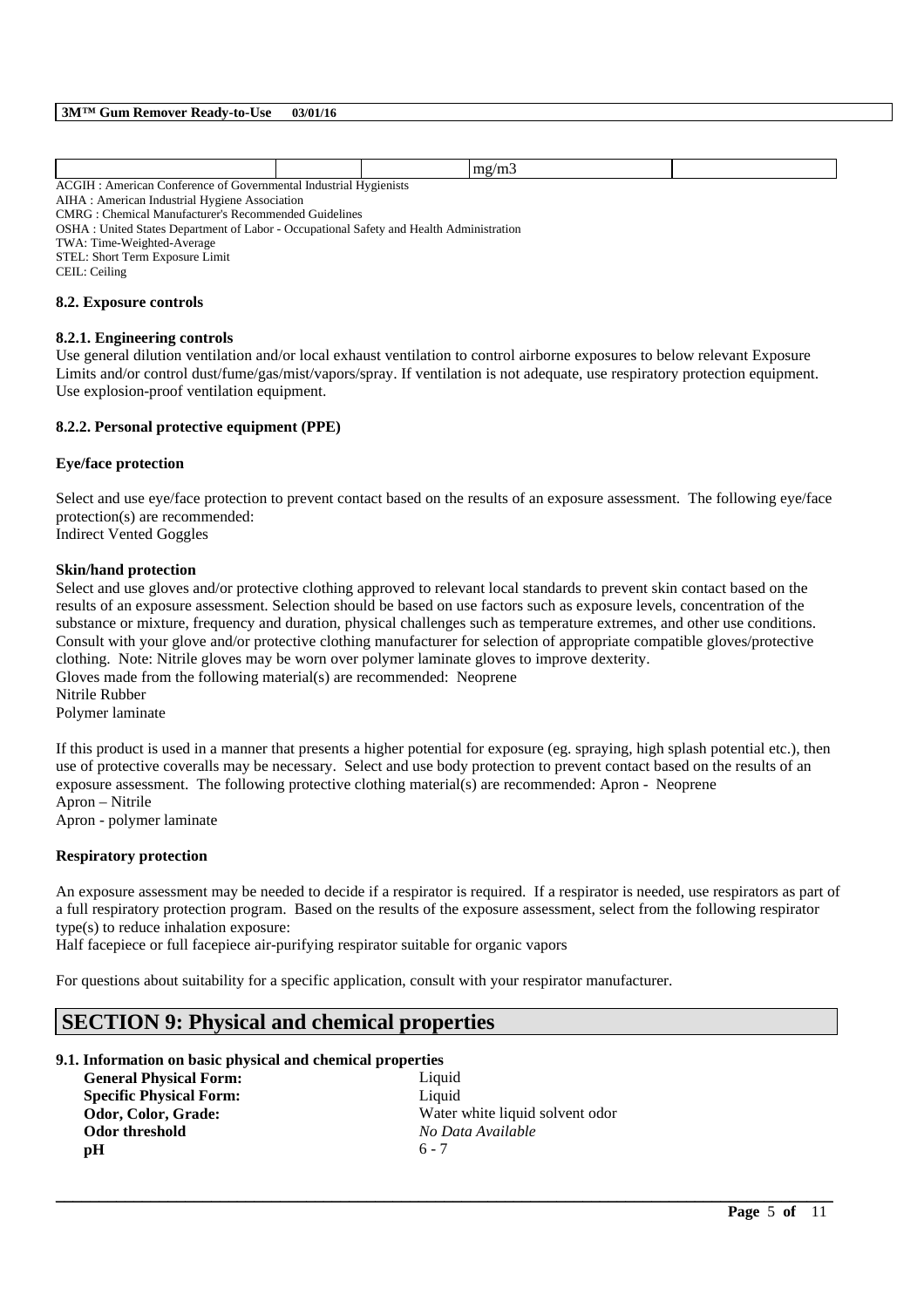| Not Applicable                                                       |
|----------------------------------------------------------------------|
| 310 °F                                                               |
| 136 °F [ <i>Test Method:</i> Tagliabue Closed Cup]                   |
| 0.1 [ $Ref Std: BVOAC=1$ ]                                           |
| Not Applicable                                                       |
| No Data Available                                                    |
| No Data Available                                                    |
| $2 \text{ mmHg}$                                                     |
| 5 [ $RefStd: AIR=1$ ]                                                |
| No Data Available                                                    |
| $0.78$ [ <i>Ref Std:</i> WATER=1]                                    |
| Nil                                                                  |
| No Data Available                                                    |
| No Data Available                                                    |
| No Data Available                                                    |
| $< 100$ centipoise                                                   |
| 60 - 100 % weight [ <i>Test Method:</i> calculated per CARB title 2] |
| 620 - 780 g/l [Test Method: calculated per CARB title 2]             |
|                                                                      |

## **SECTION 10: Stability and reactivity**

## **10.1. Reactivity**

This material may be reactive with certain agents under certain conditions - see the remaining headings in this section.

**10.2. Chemical stability** Stable.

**10.3. Possibility of hazardous reactions** Hazardous polymerization will not occur.

**10.4. Conditions to avoid** Sparks and/or flames

## **10.5. Incompatible materials**

Strong oxidizing agents Reactive metals

## **10.6. Hazardous decomposition products**

**Substance Condition** None known.

Refer to section 5.2 for hazardous decomposition products during combustion.

## **SECTION 11: Toxicological information**

**The information below may not be consistent with the material classification in Section 2 if specific ingredient classifications are mandated by a competent authority. In addition, toxicological data on ingredients may not be reflected in the material classification and/or the signs and symptoms of exposure, because an ingredient may be present below the threshold for labeling, an ingredient may not be available for exposure, or the data may not be relevant to the material as a whole.**

\_\_\_\_\_\_\_\_\_\_\_\_\_\_\_\_\_\_\_\_\_\_\_\_\_\_\_\_\_\_\_\_\_\_\_\_\_\_\_\_\_\_\_\_\_\_\_\_\_\_\_\_\_\_\_\_\_\_\_\_\_\_\_\_\_\_\_\_\_\_\_\_\_\_\_\_\_\_\_\_\_\_\_\_\_\_\_\_\_\_

**11.1. Information on Toxicological effects**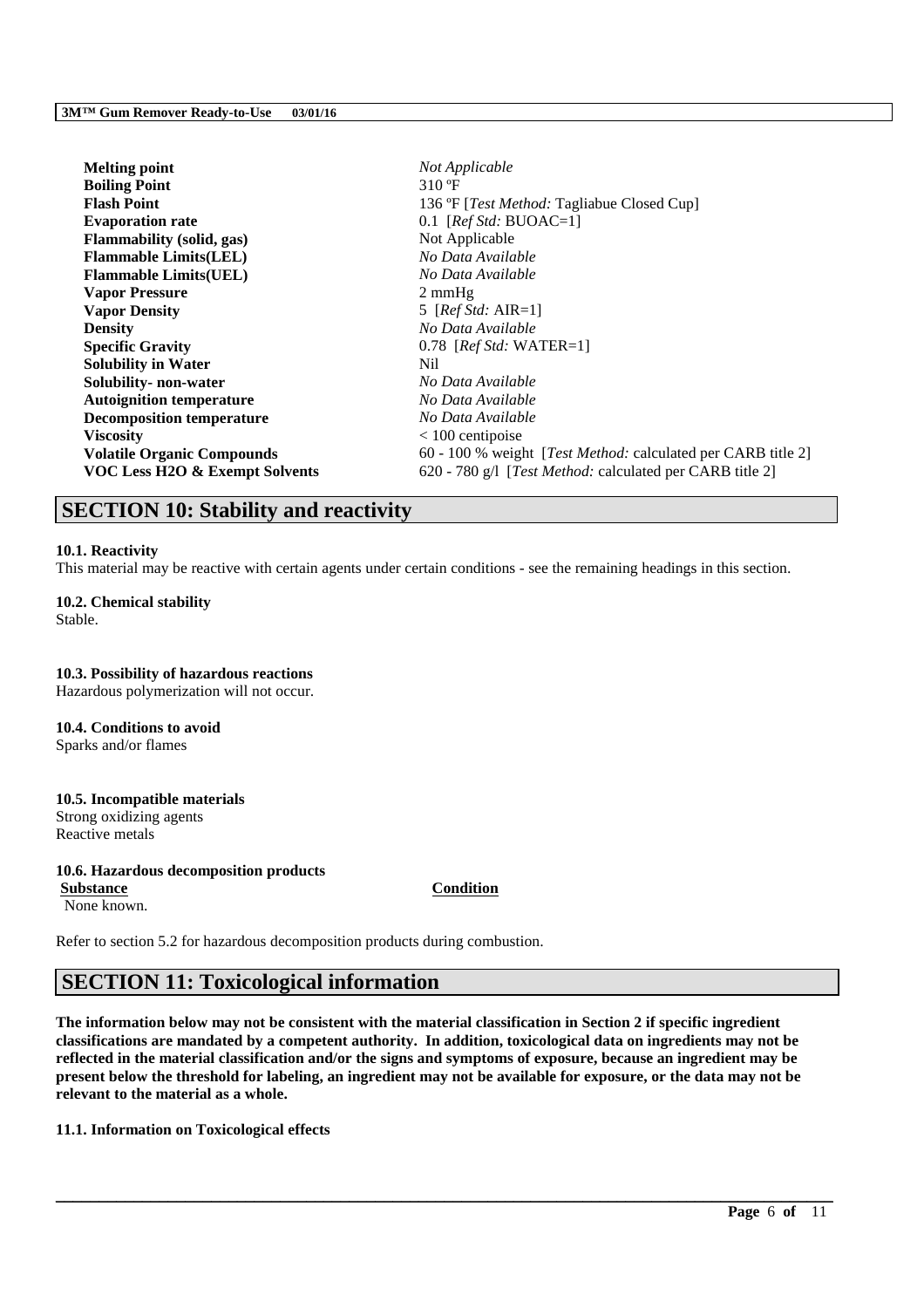### **Signs and Symptoms of Exposure**

### **Based on test data and/or information on the components, this material may produce the following health effects:**

### **Inhalation:**

Respiratory Tract Irritation: Signs/symptoms may include cough, sneezing, nasal discharge, headache, hoarseness, and nose and throat pain.

May cause additional health effects (see below).

### **Skin Contact:**

May be harmful in contact with skin.

Skin Irritation: Signs/symptoms may include localized redness, swelling, itching, dryness, cracking, blistering, and pain. Allergic Skin Reaction (non-photo induced): Signs/symptoms may include redness, swelling, blistering, and itching.

### **Eye Contact:**

Severe Eye Irritation: Signs/symptoms may include significant redness, swelling, pain, tearing, cloudy appearance of the cornea, and impaired vision.

### **Ingestion:**

Gastrointestinal Irritation: Signs/symptoms may include abdominal pain, stomach upset, nausea, vomiting and diarrhea.

May cause additional health effects (see below).

### **Additional Health Effects:**

### **Single exposure may cause target organ effects:**

Central Nervous System (CNS) Depression: Signs/symptoms may include headache, dizziness, drowsiness, incoordination, nausea, slowed reaction time, slurred speech, giddiness, and unconsciousness.

### **Toxicological Data**

If a component is disclosed in section 3 but does not appear in a table below, either no data are available for that endpoint or the data are not sufficient for classification.

### **Acute Toxicity**

| <b>Name</b>                                                                                                                    | Route       | <b>Species</b> | <b>Value</b>                                      |
|--------------------------------------------------------------------------------------------------------------------------------|-------------|----------------|---------------------------------------------------|
| Overall product                                                                                                                | Dermal      |                | No data available; calculated ATE 2,000 - 5,000   |
|                                                                                                                                |             |                | mg/kg                                             |
| Overall product                                                                                                                | Inhalation- |                | No data available; calculated $ATE > 50$ mg/l     |
|                                                                                                                                | Vapor(4 hr) |                |                                                   |
| Overall product                                                                                                                | Ingestion   |                | No data available; calculated $ATE > 5,000$ mg/kg |
| HYDROTREATED LIGHT PETROLEUM DISTILLATES                                                                                       | Dermal      | Rabbit         | $LD50 > 3,160$ mg/kg                              |
| HYDROTREATED LIGHT PETROLEUM DISTILLATES                                                                                       | Inhalation- | Rat            | $LC50 > 3$ mg/l                                   |
|                                                                                                                                | Dust/Mist   |                |                                                   |
|                                                                                                                                | (4 hours)   |                |                                                   |
| HYDROTREATED LIGHT PETROLEUM DISTILLATES                                                                                       | Ingestion   | Rat            | $LD50 > 5,000$ mg/kg                              |
| <b>DIPENTENE</b>                                                                                                               | Inhalation- | Mouse          | $LC50 > 3.14$ mg/l                                |
|                                                                                                                                | Vapor (4    |                |                                                   |
|                                                                                                                                | hours)      |                |                                                   |
| <b>DIPENTENE</b>                                                                                                               | Dermal      | Rabbit         | $LD50 > 5,000$ mg/kg                              |
| <b>DIPENTENE</b>                                                                                                               | Ingestion   | Rat            | LD50 $4,400$ mg/kg                                |
| N-OCTALDEHYDE                                                                                                                  | Dermal      | Rabbit         | LD50 5,207 mg/kg                                  |
| N-OCTALDEHYDE                                                                                                                  | Ingestion   | Rat            | LD50 $4,616$ mg/kg                                |
| LINALYL ALCOHOL                                                                                                                | Dermal      | Rabbit         | LD50 $5,610$ mg/kg                                |
| LINALYL ALCOHOL                                                                                                                | Ingestion   | Rat            | LD50 2,790 mg/kg                                  |
| $\mathbf{A}$ and $\mathbf{B}$ are associated as a set of $\mathbf{A}$ and $\mathbf{A}$ are associated as a set of $\mathbf{A}$ |             |                |                                                   |

 $ATE = acute$  toxicity estimate

### **Skin Corrosion/Irritation**

| Name<br>species.<br>'alue |
|---------------------------|
|---------------------------|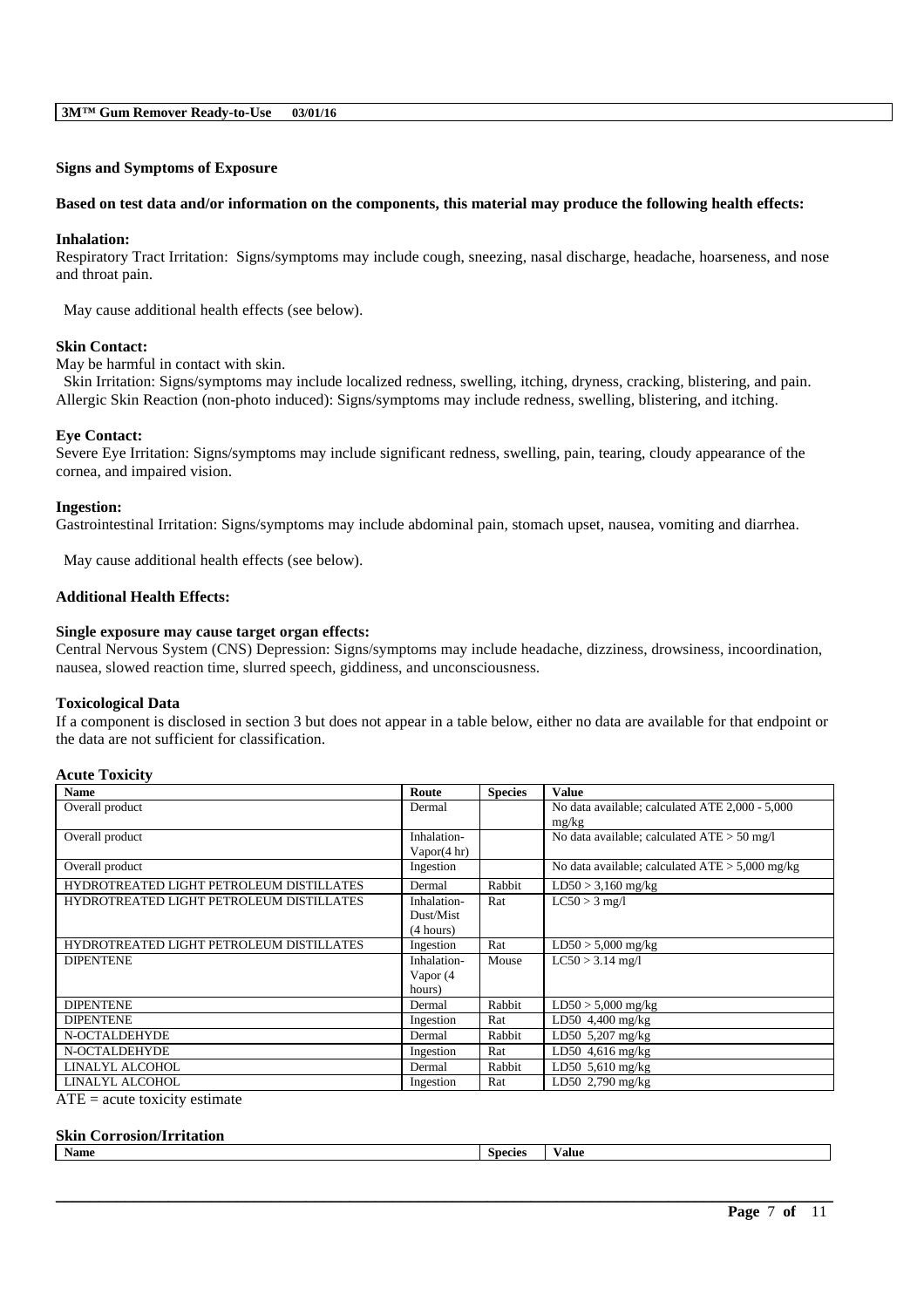## **3M™ Gum Remover Ready-to-Use 03/01/16**

| <b>ATES</b><br>$EUM$ .<br>PETROI<br><b>DISTIL</b><br><b>JGHT</b><br><b>)TREATED I</b><br><b>HYDR</b> | Rabbit | Mild irritant |
|------------------------------------------------------------------------------------------------------|--------|---------------|
| <b>NTENE</b><br><b>DIPENT</b>                                                                        | Rabbit | Mild irritant |

## **Serious Eye Damage/Irritation**

| <b>Name</b>                              | <b>Species</b> | Value         |
|------------------------------------------|----------------|---------------|
| HYDROTREATED LIGHT PETROLEUM DISTILLATES | Rabbit         | Mild irritant |
| <b>DIPENTENE</b>                         | Rabbit         | Mild irritant |

## **Skin Sensitization**

| <b>Name</b>                              | $\sim$<br><b>Species</b> | Value                   |
|------------------------------------------|--------------------------|-------------------------|
| HYDROTREATED LIGHT PETROLEUM DISTILLATES | Guinea                   | . .<br>Not sensitizing  |
|                                          | p <sub>1</sub> g         |                         |
| <b>DIPENTENE</b>                         | Mouse                    | $\cdots$<br>Sensitizing |

#### **Respiratory Sensitization**

For the component/components, either no data are currently available or the data are not sufficient for classification.

### **Germ Cell Mutagenicity**

| <b>Name</b>                              | Route    | Value         |
|------------------------------------------|----------|---------------|
|                                          |          |               |
| HYDROTREATED LIGHT PETROLEUM DISTILLATES | In Vitro | Not mutagenic |
| <b>DIPENTENE</b>                         | In Vitro | Not mutagenic |
| <b>DIPENTENE</b>                         | In vivo  | Not mutagenic |

## **Carcinogenicity**

| Name                                     | Route     | <b>Species</b> | Value                                                                           |
|------------------------------------------|-----------|----------------|---------------------------------------------------------------------------------|
| HYDROTREATED LIGHT PETROLEUM DISTILLATES | Dermal    | Mouse          | Some positive data exist, but the data are not<br>sufficient for classification |
| <b>DIPENTENE</b>                         | Ingestion | Rat            | Some positive data exist, but the data are not<br>sufficient for classification |

### **Reproductive Toxicity**

### **Reproductive and/or Developmental Effects**

| <b>Name</b>      | Route     | Value                                                                                                  | <b>Species</b>                | <b>Test Result</b>     | <b>Exposure</b>                      |
|------------------|-----------|--------------------------------------------------------------------------------------------------------|-------------------------------|------------------------|--------------------------------------|
|                  |           |                                                                                                        |                               |                        | <b>Duration</b>                      |
| <b>DIPENTENE</b> | Ingestion | Some positive female reproductive data<br>exist, but the data are not sufficient for<br>classification | Rat                           | NOAEL 750<br>mg/kg/day | premating $&$<br>during<br>gestation |
| <b>DIPENTENE</b> | Ingestion | Some positive developmental data exist,<br>but the data are not sufficient for<br>classification       | Multiple<br>animal<br>species | NOAEL 591<br>mg/kg/day | during<br>organogenesi               |

## **Target Organ(s)**

## **Specific Target Organ Toxicity - single exposure**

| <b>Name</b>                                                  | Route      | Target Organ(s)                      | <b>Value</b>                                                                       | <b>Species</b>                    | <b>Test Result</b>            | <b>Exposure</b><br><b>Duration</b> |
|--------------------------------------------------------------|------------|--------------------------------------|------------------------------------------------------------------------------------|-----------------------------------|-------------------------------|------------------------------------|
| <b>HYDROTREATED</b><br>LIGHT PETROLEUM<br><b>DISTILLATES</b> | Inhalation | central nervous<br>system depression | May cause drowsiness or<br>dizziness                                               | Human<br>and<br>animal            | <b>NOAEL Not</b><br>available |                                    |
| <b>HYDROTREATED</b><br>LIGHT PETROLEUM<br><b>DISTILLATES</b> | Inhalation | respiratory irritation               | Some positive data exist, but the<br>data are not sufficient for<br>classification |                                   | <b>NOAEL Not</b><br>available |                                    |
| <b>HYDROTREATED</b><br>LIGHT PETROLEUM<br><b>DISTILLATES</b> | Ingestion  | central nervous<br>system depression | May cause drowsiness or<br>dizziness                                               | Professio<br>nal<br>judgeme<br>nt | NOAEL.<br>Notavailable        |                                    |
| <b>DIPENTENE</b>                                             | Ingestion  | nervous system                       | Some positive data exist, but the<br>data are not sufficient for                   |                                   | <b>NOAEL Not</b><br>available |                                    |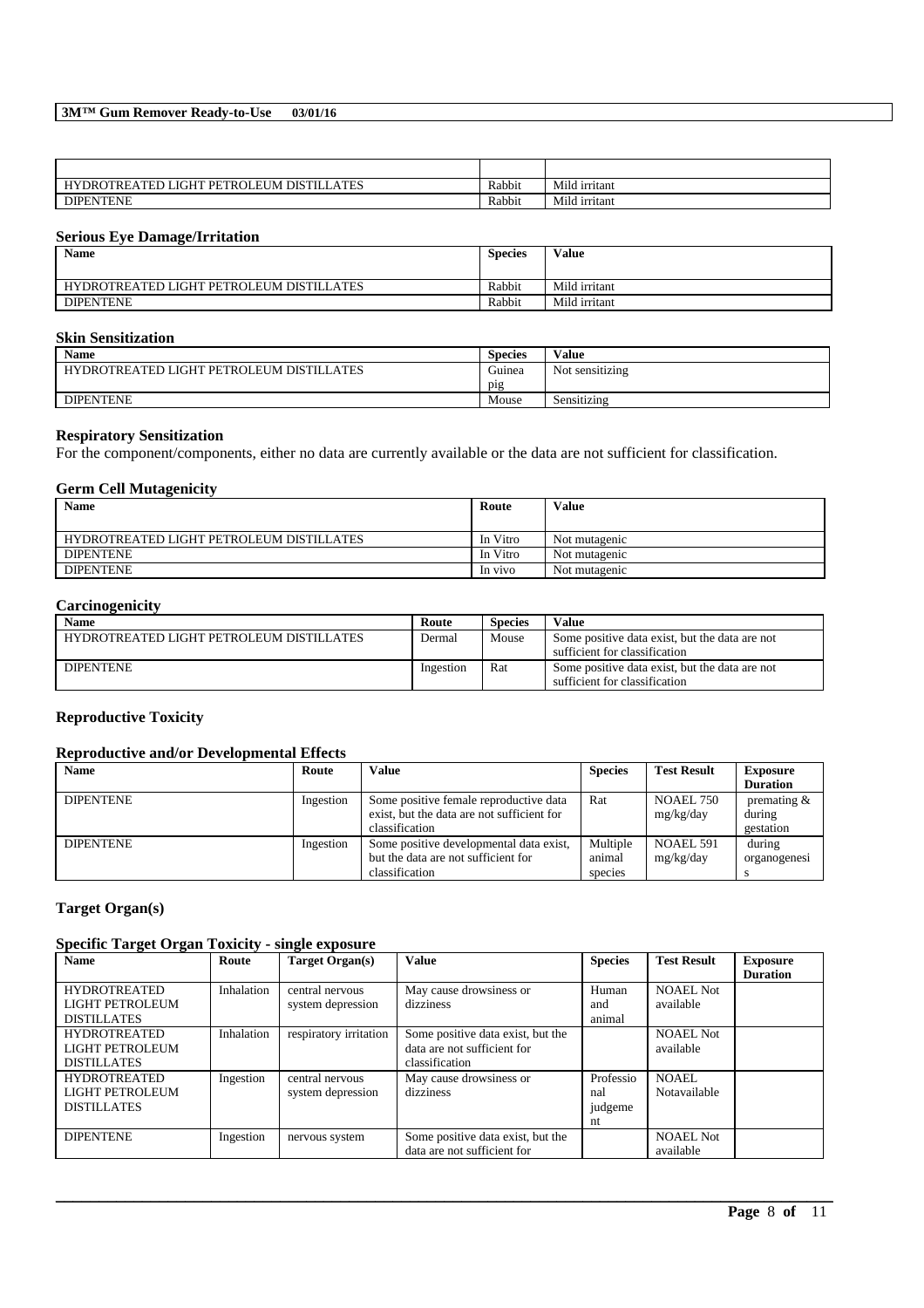| . .<br>м<br>. |  |  |  |  |
|---------------|--|--|--|--|
|               |  |  |  |  |

## **Specific Target Organ Toxicity - repeated exposure**

| <b>Name</b>      | Route     | <b>Target Organ(s)</b>                                                                                                                                               | <b>Value</b>                                                                       | <b>Species</b> | <b>Test Result</b>                 | <b>Exposure</b><br><b>Duration</b> |
|------------------|-----------|----------------------------------------------------------------------------------------------------------------------------------------------------------------------|------------------------------------------------------------------------------------|----------------|------------------------------------|------------------------------------|
| <b>DIPENTENE</b> | Ingestion | kidney and/or<br>bladder                                                                                                                                             | Some positive data exist, but the<br>data are not sufficient for<br>classification | Rat            | LOAEL 75<br>mg/kg/day              | 103 weeks                          |
| <b>DIPENTENE</b> | Ingestion | liver                                                                                                                                                                | Some positive data exist, but the<br>data are not sufficient for<br>classification | Mouse          | <b>NOAEL</b><br>1.000<br>mg/kg/day | 103 weeks                          |
| <b>DIPENTENE</b> | Ingestion | heart   endocrine<br>system   bone, teeth,<br>nails, and/or hair<br>hematopoietic<br>system   immune<br>system   muscles  <br>nervous system  <br>respiratory system | All data are negative                                                              | Rat            | NOAEL 600<br>mg/kg/day             | 103 weeks                          |

### **Aspiration Hazard**

| $\mathbf{X}$<br>Name                                                                                                                           | $\mathbf{v}$<br>Value |
|------------------------------------------------------------------------------------------------------------------------------------------------|-----------------------|
| ATES<br><b>DIGTTI</b><br>. $PFT$<br>OTRE <sub>/</sub><br><b>TIT TH</b><br>$\lambda$ mp $\Gamma$<br><b>LIVI</b><br>DRO<br>10 î.H<br>. .<br>' EL | Aspiration hazard     |
| <b>VTENE</b><br>DIPE                                                                                                                           | Aspiration hazard     |

**Please contact the address or phone number listed on the first page of the SDS for additional toxicological information on this material and/or its components.**

## **SECTION 12: Ecological information**

## **Ecotoxicological information**

Please contact the address or phone number listed on the first page of the SDS for additional ecotoxicological information on this material and/or its components.

## **Chemical fate information**

Please contact the address or phone number listed on the first page of the SDS for additional chemical fate information on this material and/or its components.

# **SECTION 13: Disposal considerations**

## **13.1. Disposal methods**

Dispose of contents/ container in accordance with the local/regional/national/international regulations.

Incinerate in a permitted waste incineration facility. Empty drums/barrels/containers used for transporting and handling hazardous chemicals (chemical substances/mixtures/preparations classified as Hazardous as per applicable regulations) shall be considered, stored, treated & disposed of as hazardous wastes unless otherwise defined by applicable waste regulations. Consult with the respective regulating authorities to determine the available treatment and disposal facilities.

\_\_\_\_\_\_\_\_\_\_\_\_\_\_\_\_\_\_\_\_\_\_\_\_\_\_\_\_\_\_\_\_\_\_\_\_\_\_\_\_\_\_\_\_\_\_\_\_\_\_\_\_\_\_\_\_\_\_\_\_\_\_\_\_\_\_\_\_\_\_\_\_\_\_\_\_\_\_\_\_\_\_\_\_\_\_\_\_\_\_

## **EPA Hazardous Waste Number (RCRA):** D001 (Ignitable)

# **SECTION 14: Transport Information**

For Transport Information, please visit http://3M.com/Transportinfo or call 1-800-364-3577 or 651-737-6501.

# **SECTION 15: Regulatory information**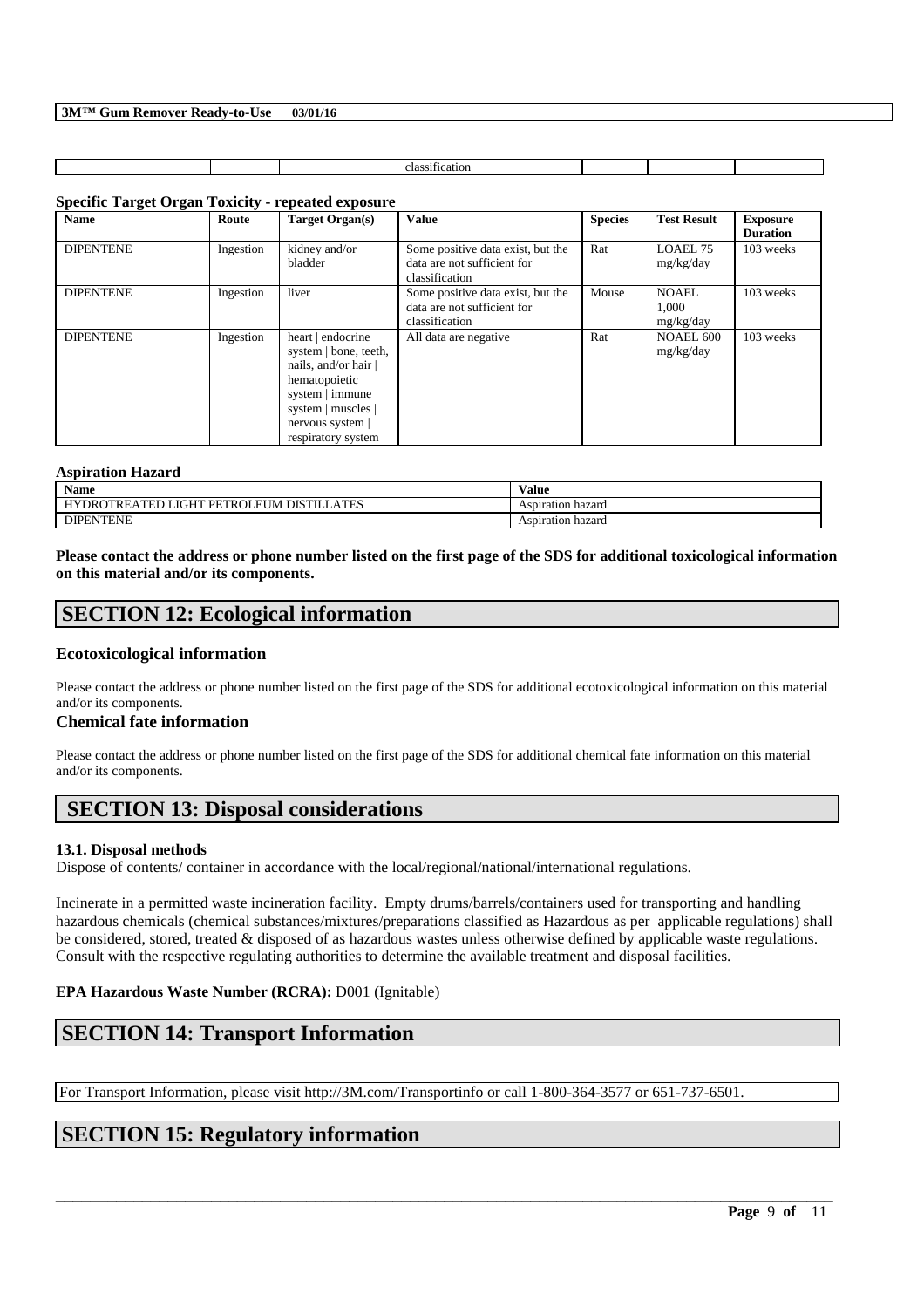## **15.1. US Federal Regulations 311/312 Hazard Categories:**

Fire Hazard - Yes Pressure Hazard - No Reactivity Hazard - No Immediate Hazard - Yes Delayed Hazard - No

# **15.2. State Regulations**

**California Proposition 65**

| <b>Ingredient</b> | C.A.S. No.     | <b>Classification</b> |
|-------------------|----------------|-----------------------|
| <b>MYRCENE</b>    | $123 - 35 - 3$ | Carcinogen            |

WARNING: This product contains a chemical known to the State of California to cause cancer.

WARNING: This product contains a chemical known to the State of California to cause cancer.

## **15.3. Chemical Inventories**

The components of this material are in compliance with the provisions of Australia National Industrial Chemical Notification and Assessment Scheme (NICNAS). Certain restrictions may apply. Contact the selling division for additional information.

The components of this product are in compliance with the new substance notification requirements of CEPA.

The components of this material are in compliance with the China "Measures on Environmental Management of New Chemical Substance". Certain restrictions may apply. Contact the selling division for additional information.

The components of this material are in compliance with the provisions of the Korean Toxic Chemical Control Law. Certain restrictions may apply. Contact the selling division for additional information.

The components of this material are in compliance with the provisions of Japan Chemical Substance Control Law. Certain restrictions may apply. Contact the selling division for additional information.

The components of this material are in compliance with the provisions of Philippines RA 6969 requirements. Certain restrictions may apply. Contact the selling division for additional information.

The components of this product are in compliance with the chemical notification requirements of TSCA.

## **15.4. International Regulations**

**This SDS has been prepared to meet the U.S. OSHA Hazard Communication Standard, 29 CFR 1910.1200.**

## **SECTION 16: Other information**

## **NFPA Hazard Classification**

**Health:** 2 **Flammability:** 2 **Instability:** 0 **Special Hazards:** None

National Fire Protection Association (NFPA) hazard ratings are designed for use by emergency response personnel to address the hazards that are presented by short-term, acute exposure to a material under conditions of fire, spill, or similar emergencies. Hazard ratings are primarily based on the inherent physical and toxic properties of the material but also include the toxic properties of combustion or decomposition products that are known to be generated in significant quantities.

\_\_\_\_\_\_\_\_\_\_\_\_\_\_\_\_\_\_\_\_\_\_\_\_\_\_\_\_\_\_\_\_\_\_\_\_\_\_\_\_\_\_\_\_\_\_\_\_\_\_\_\_\_\_\_\_\_\_\_\_\_\_\_\_\_\_\_\_\_\_\_\_\_\_\_\_\_\_\_\_\_\_\_\_\_\_\_\_\_\_

## **HMIS Hazard Classification**

**Health:** \*2 **Flammability:** 2 **Physical Hazard:** 0 **Personal Protection:** X - See PPE section.